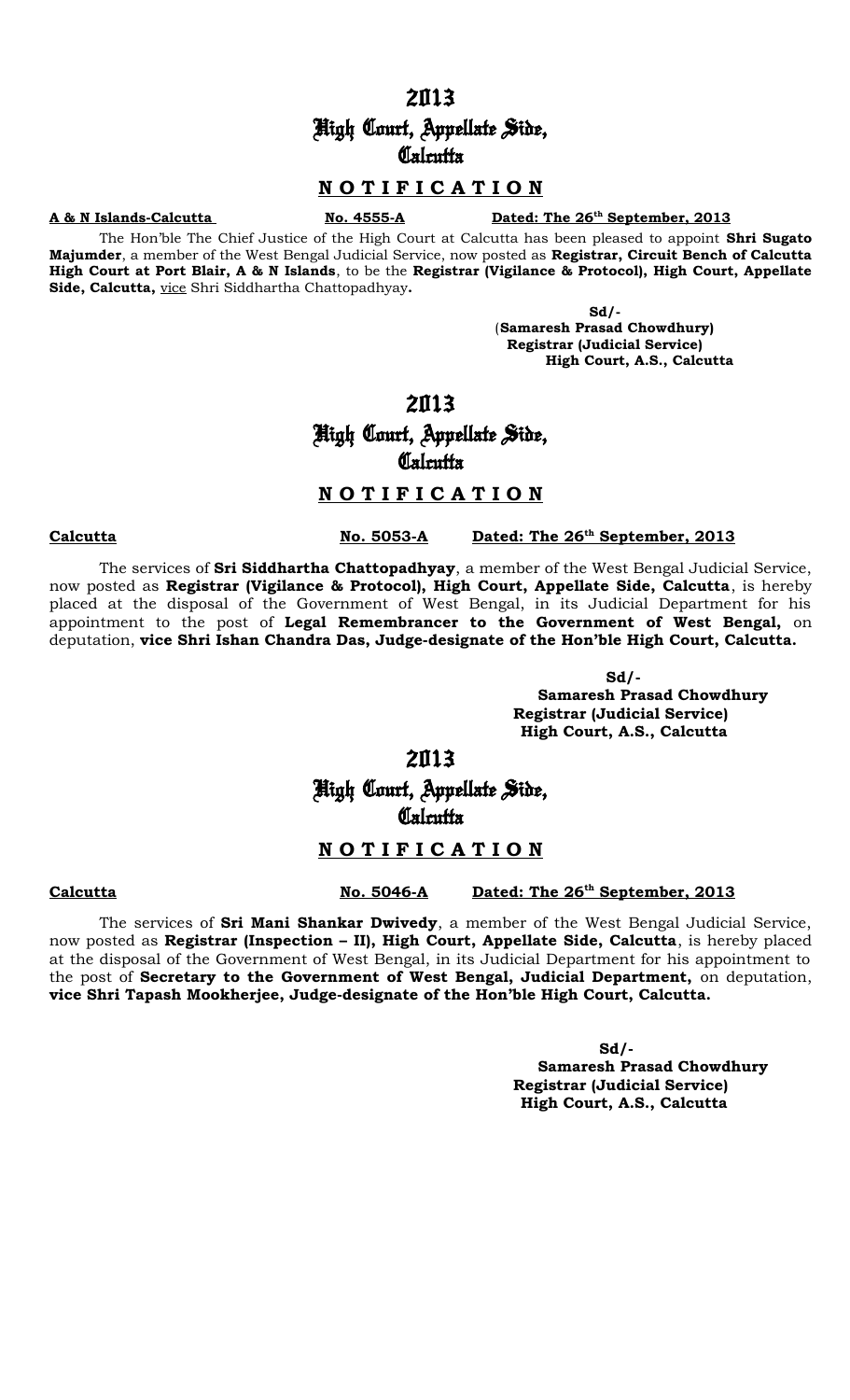# High Court, Appellate Side, **Calcutta**

## **N O T I F I C A T I O N**

**Bankura-Burdwan No. 4561-A** Dated: The 26<sup>th</sup> September, 2013

**Shri Paban Kumar Mondal,** a member of the West Bengal Judicial Service, now posted as **District & Sessions Judge, Bankura,** is hereby transferred and posted to be the **District & Sessions Judge, Burdwan vice** Shri Ashutosh Kar, since transferred.

**The appointment of Shri Paban Kumar Mondal as District & Sessions Judge, Burdwan is subject to the final decision of the Writ Petition being No. 22564 (W) of 2011.**

> **Sd/- (Samaresh Prasad Chowdhury) Registrar (Judicial Service) High Court, A.S., Calcutta**

### 2013

High Court, Appellate Side, **Calcutta** 

## **N O T I F I C A T I O N**

**Birbhum-Purulia No. 4550-A Dated: The 26th September, 2013**

**Shri Partha Pratim Roy,** a member of the West Bengal Judicial Service, now posted as **Additional District & Sessions Judge, 2nd Court, Suri, Birbhum,** is hereby transferred and posted to be the **District & Sessions Judge, Purulia vice** Shri Sudip Niyogi, since transferred.

**The appointment of Shri Roy as District & Sessions Judge, Purulia is subject to the final decision of the Writ Petition being No. 22564 (W) of 2011.**

> **Sd/- (Samaresh Prasad Chowdhury) Registrar (Judicial Service) High Court, A.S., Calcutta**

# 2013

High Court, Appellate Side, **Calcutta** 

# **N O T I F I C A T I O N**

**Calcutta No. 4545-A Dated: The 26th September, 2013**

**Smt. Kesang Doma Bhutia,** a member of the West Bengal Judicial Service, now posted as **Judge, Bench – XI, City Civil Court, Calcutta,** is hereby transferred and posted to be the **Chief Judge, Presidency Small Causes Court, Calcutta vice** Shri Tanmoy Gupta, since transferred.

**The appointment of Smt. Bhutia as Chief Judge, Presidency Small Causes Court, Calcutta is subject to the final decision of the Writ Petition being No. 22564 (W) of 2011.**

> **Sd/- (Samaresh Prasad Chowdhury) Registrar (Judicial Service) High Court, A.S., Calcutta**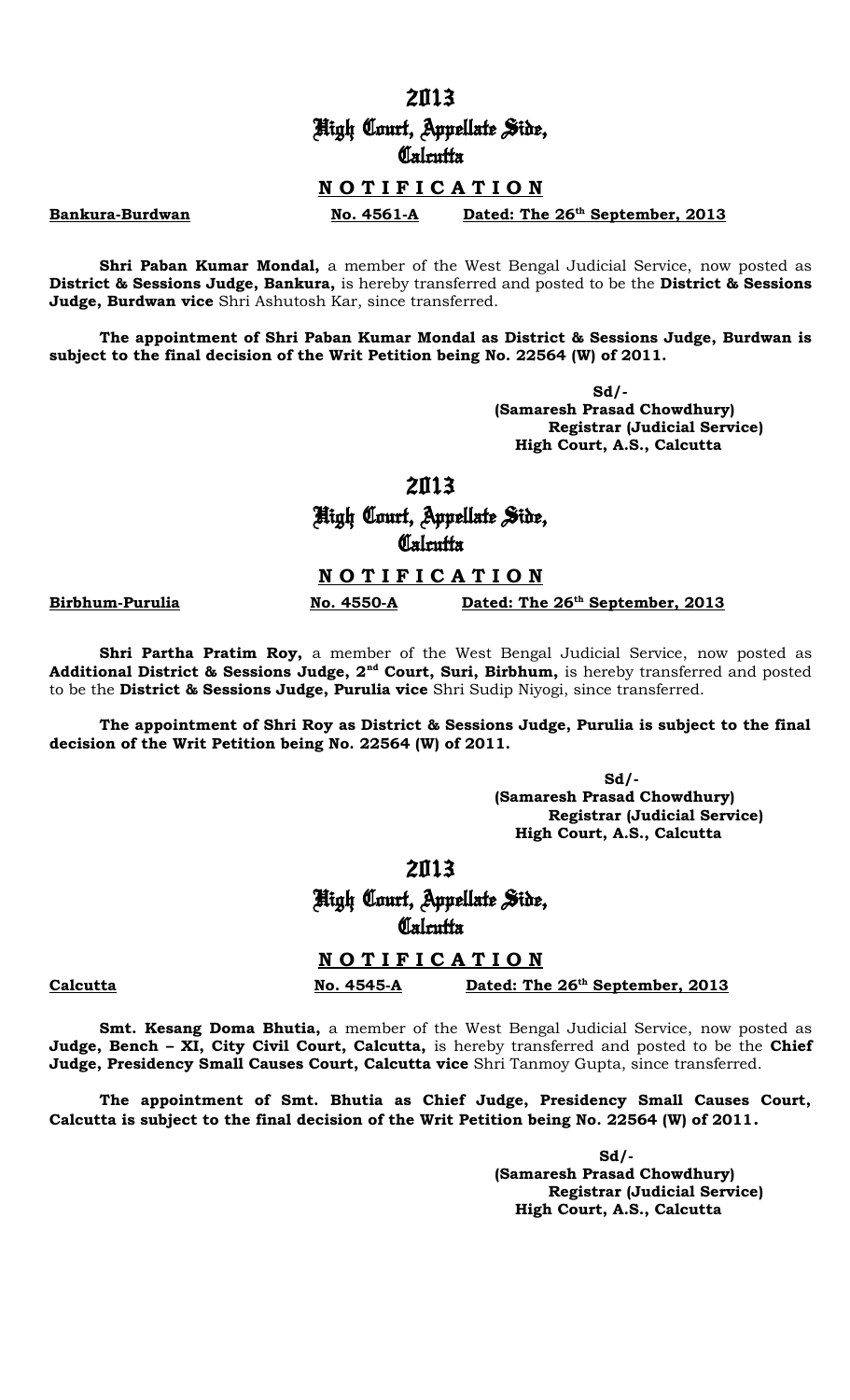High Court, Appellate Side, **Calcutta** 

# **N O T I F I C A T I O N**

**Barasat-Calcutta No. 4575-A Dated: The 26th September, 2013**

**Shri Nirmal Kumar Ghoshal,** a member of the West Bengal Judicial Service, now posted as **District & Sessions Judge, North 24 Parganas,** is hereby transferred and posted to be the **Judge, Bench – IX, City Civil Court, Calcutta vice** Shri Sankar Acharyya, since transferred.

> **Sd/- (Samaresh Prasad Chowdhury) Registrar (Judicial Service) High Court, A.S., Calcutta**

High Court, Appellate Side, **Calcutta** 

**N O T I F I C A T I O N**

**Calcutta-Howrah No. 4580-A Dated: The 26th September, 2013**

**Shri Tanmoy Gupta,** a member of the West Bengal Judicial Service, now posted as **Chief** Judge, Presidency Small Causes Court, Calcutta, is hereby transferred and posted to be the **District & Sessions Judge, Howrah vice** Md. Mumtaz Khan, since transferred.

> **Sd/- (Samaresh Prasad Chowdhury) Registrar (Judicial Service) High Court, A.S., Calcutta**

2013

High Court, Appellate Side, **Calcutta** 

### **N O T I F I C A T I O N**

**Calcutta No. 4566-A Dated: The 26th September, 2013**

**Shri Sankar Acharyya,** a member of the West Bengal Judicial Service, now posted as **Judge, Bench-IX, City Civil Court, Calcutta,** is hereby transferred and posted to be the **Chief Judge, City Civil Court, Calcutta, vice** Shri Shib Sadhan Sadhu, Judge-designate of the Hon'ble High Court, Calcutta.

> **Sd/- (Samaresh Prasad Chowdhury) Registrar (Judicial Service) High Court, A.S., Calcutta**

2013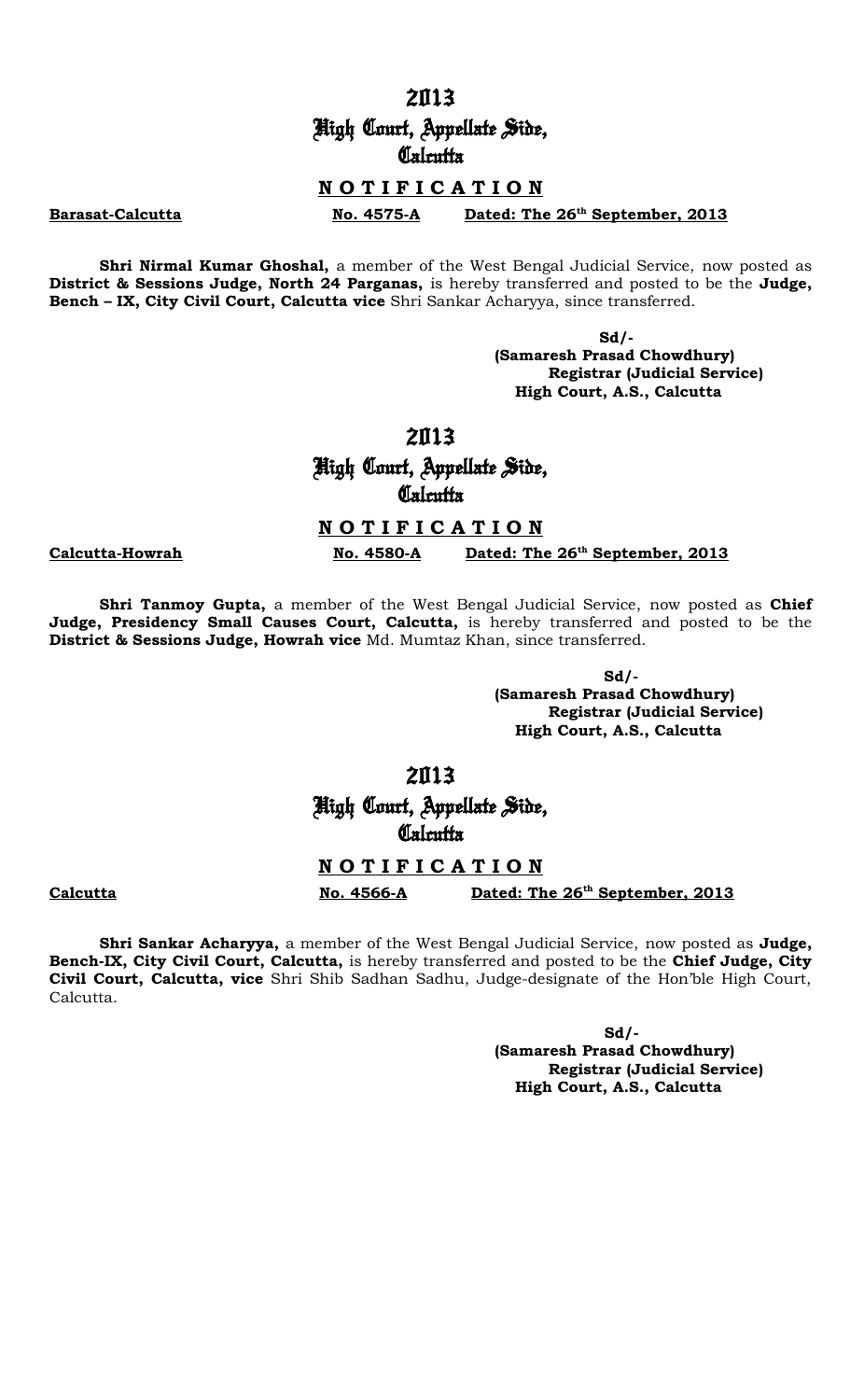# High Court, Appellate Side, **Calcutta**

## **N O T I F I C A T I O N**

#### **Paschim Medinipur-Calcutta No. 5060-A**

Dated: The 26<sup>th</sup> September, 2013

The services of **Sri Abhijit Som**, a member of the West Bengal Judicial Service, now posted as **Additional District & Sessions Judge, 4th Court, Paschim Medinipur**, is hereby placed at the disposal of the Government of West Bengal, in its Judicial Department for his appointment to the post of **Member Secretary, State Legal Services Authority, West Bengal at Calcutta** on deputation, **vice Shri Subhasish Dasgupta,** since transferred.

**Sd/-**

 **Samaresh Prasad Chowdhury Registrar (Judicial Service)**

# 2013

# High Court, Appellate Side, **Calcutta**

## **N O T I F I C A T I O N**

#### **Purulia-Andaman & Nicobar Islands No. 5151-A**

Dated: The 1<sup>st</sup> October, 2013

The Hon'ble the Chief Justice of the High Court at Calcutta has been pleased to appoint **Shri Sudip Niyogi**, a member of the West Bengal Judicial Service, now posted as **District & Sessions Judge, Purulia**, to be the Registrar, Circuit Bench of Calcutta High Court at Port Blair, A & N Islands, vice Sri Sugato Majumder, since transferred**.**

 $Sd/$ - $Sd/$ - $Sd/$ - $Sd/$ - $Sd/$ - $Sd/$ - $Sd/$ - $Sd/$ - $Sd/$ - $Sd/$ - $Sd/$ - $Sd/$ - $Sd/$ - $Sd/$ - $Sd/$ - $Sd/$ - $Sd/$ - $Sd/$ - $Sd/$ - $Sd/$ - $Sd/$ - $Sd/$ - $Sd/$ - $Sd/$ - $Sd/$ - $Sd/$ - $Sd/$ - $Sd/$ - $Sd/$ - $Sd/$ - $Sd/$ - $Sd/$ - $Sd/$ - $Sd/$ - $Sd/$ - $Sd/$ - $Sd/$ 

 **(Samaresh Prasad Chowdhury) Registrar (Judicial Service) High Court, A.S., Calcutta**

# 2013

High Court, Appellate Side, **Calcutta** 

## **N O T I F I C A T I O N**

### **Calcutta-South 24 Parganas** No. 4570 -A

## Dated: The 26<sup>th</sup> September, 2013

**Shri Samaresh Prasad Chowdhury,** a member of the West Bengal Judicial Service, now posted as **Registrar (Judicial Service), High Court, Appellate Side, Calcutta**, is hereby transferred and posted to be the **District & Sessions Judge, South 24-Parganas, vice** Sri Sudip Ahliwalia, Judge-designate of the Hon'ble High Court, Calcutta.

> **Sd/- (Mir Dara Sheko) Registrar General High Court, Calcutta.**